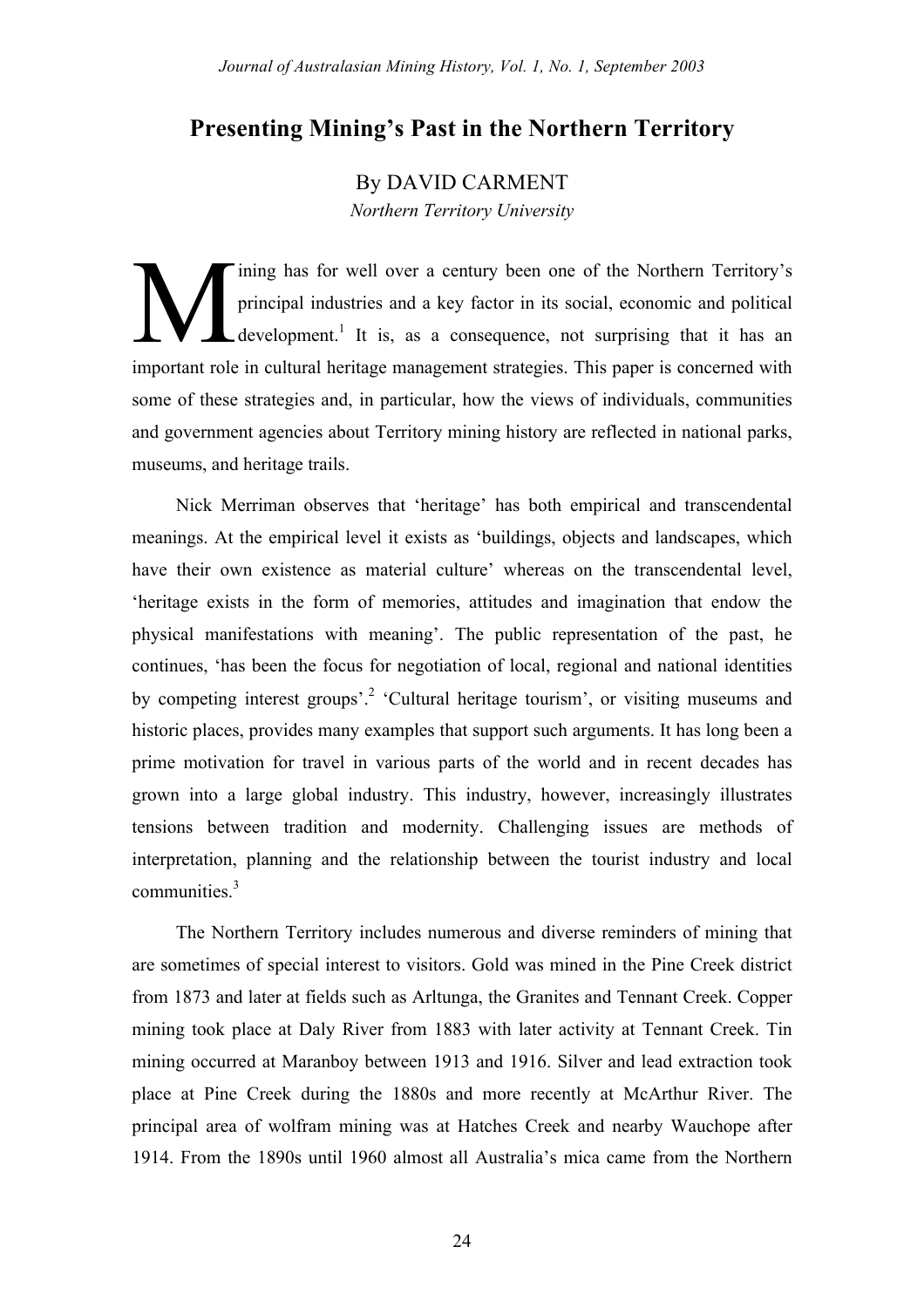Territory, most being extracted at Harts Range. Bauxite mining has taken place since 1971 at the Gove Peninsula. Uranium mining began at Rum Jungle in 1954, later extending to the South Alligator Valley and Ranger. Manganese mining commenced at Groote Eylandt in  $1966<sup>4</sup>$ 

Since the Territory attained self government in 1978 there has been strong political recognition of the need to develop mining history attractions. Expensive and highly professional Northern Territory Government advertising encourages visitors to see these attractions. Until very recently, however, a primary goal here was to promote a very particular image of Territory history in line with views favoured by the Country Liberal Party (CLP), that was in power from 1978 until 2001. Successive CLP governments championed what Alistair Heatley describes as 'Territorianism', a sometimes aggressively presented sense of regional identity that encompasses statehood and rapid economic development.<sup>5</sup> There were longstanding conflicts between Territory governments and Aboriginal organisations. Territory history was presented as characterised by excitement, progress and evolving social harmony. Territorians were depicted as the 'true' Australians, rugged individualists who live, as local car numberplates proclaim, in 'Outback Australia'. The Territory, according to the Northern Territory Tourist Commission's 1998 World Wide Web site, was 'the home of the Australian spirit embodied in its people, culture and heritage'.<sup>6</sup>

### **Arltunga**

Many examples of such views can be found in the Territory government's parks. One of the best known of these is the Arltunga Historical Reserve, located in rugged terrain to the east of Alice Springs. Within its boundaries a variety of structures is associated with a gold rush that started in 1888 and had an important impact on the development of the Alice Springs district until the early years of the next century.<sup>7</sup>

Arltunga's visitor centre houses a series of displays outlining the goldfield's history. The centre encourages an appreciation of the goldfield's significance, which, one display board explains, is greatly enhanced by archaeological research. Visitors are asked to think about some of the displays. Besides a large miner's wheel barrow, for example, a sign asks 'Could you push this wheel barrow 600 kilometres?' before explaining that the barrow is a copy of one pushed from the Oodnadatta railhead in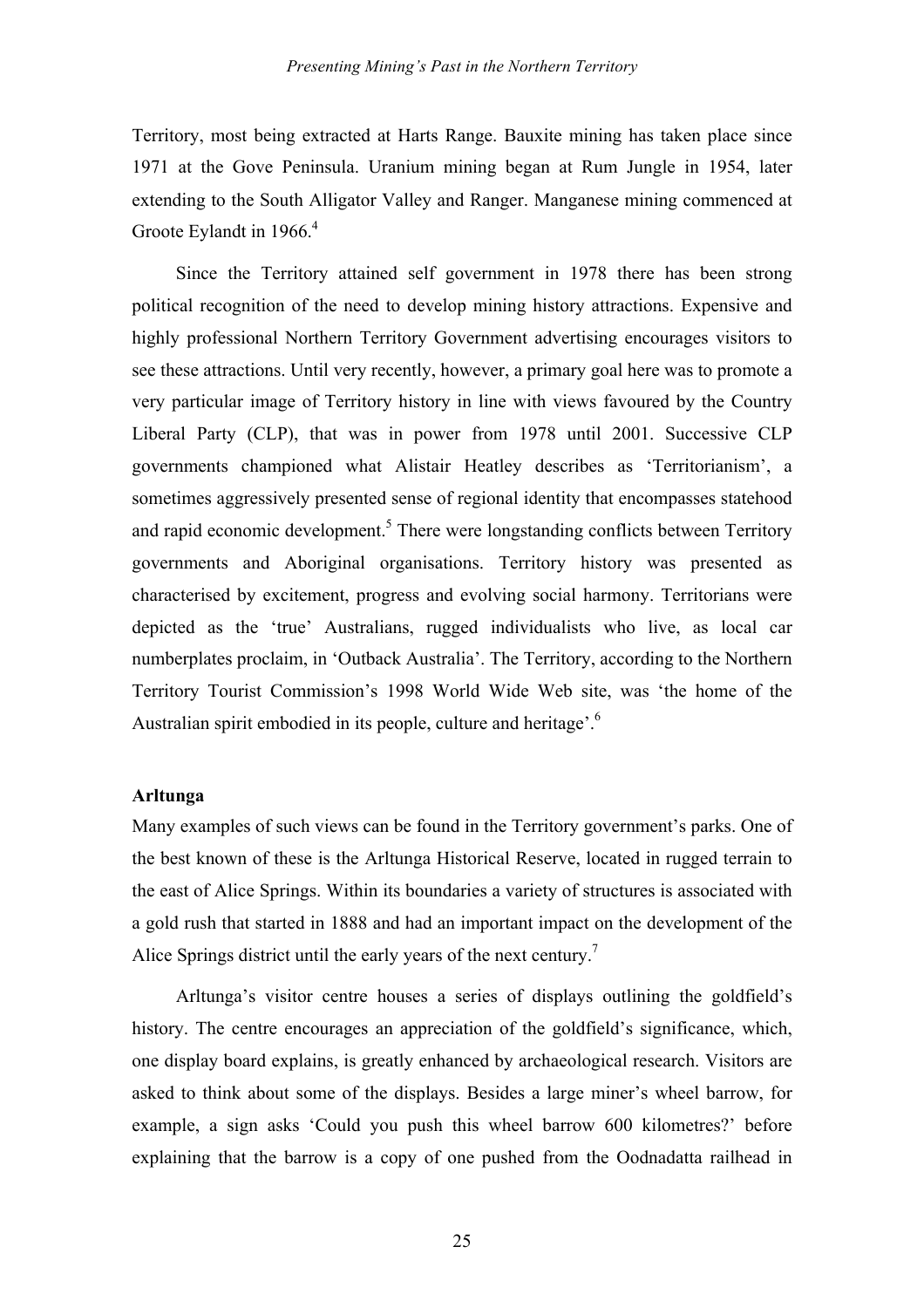South Australia that carried food, water, mining tools, a swag and some clothes. A large safe, it is explained, was once located in the assayer's room. It held most of the area's gold, 'gold that today would sell for over six million dollars.' An outdoor display allows visitors to 'play miner' and find some gold. $8$ 

There are two suggested Arltunga tours, encompassing drives and walks. On one of these, the Historic Mines Walk includes two tracks from a parking area. That to MacDonnell Range Reef Mine, provides, according to its pamphlet, 'an outstanding insight into the hardships endured by the Arltunga miners'. Old alluvial workings are seen alongside the track.<sup>9</sup> At MacDonnell Range Reef visitors can enter an underground mine. They see there 'the seams of quartz that were dug out for the gold they contained' and 'what it was like to work in such cramped conditions'.<sup>10</sup>

### **Museums**

As is the case in other parts of Australia, mining is well represented in the Northern Territory's regional museums, most of which receive professional advice and some other support from the Museum and Art Gallery of the Northern Territory, a government agency. No less than three museums mainly concerned with mining are in the small town of Pine Creek, a couple of hundred kilometres south of Darwin. Another two are at the central Australian town of Tennant Creek.<sup>11</sup>

The Pine Creek Miners Park, under National Trust control, is an outdoor museum that highlights the industry that has always been the basis of European economic activity in the surrounding district. It includes display boards and various items of mining equipment. Among equipment displayed is very well maintained machinery, including a head frame and stamp battery from a nearby area where the first gold diggings were established in the 1870s. Another National Trust property is the nearby Pine Creek Museum, located in a mainly iron building erected in 1889 to house a mining warden. Among its not always well organised displays are relics of the local Chinese, who for a long time greatly outnumbered Europeans on the Pine Creek goldfield, the recreated interior of a miner's hut and various items of mining equipment. The Pine Creek Railway Station, yet another Trust property, was erected during the late 1880s for a railway that closed in 1976. Its rather curious collection of exhibits includes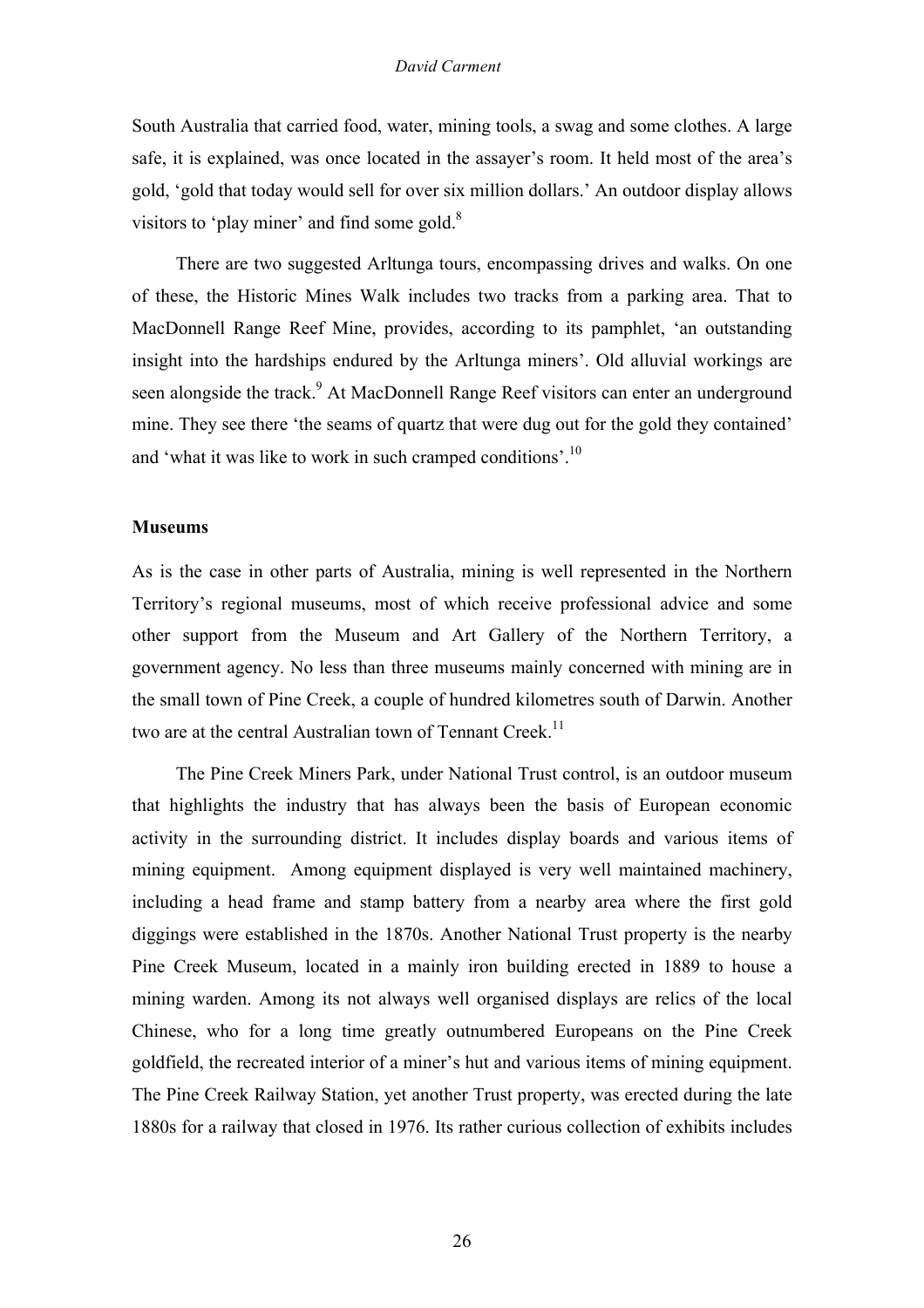a large table covered with disorganised piles of bottles and broken crockery, many of which were illegally removed from the Pine Creek Chinatown area.<sup>12</sup>

Tennant Creek, like Pine Creek, has always depended heavily on mining. At its former Government Battery an ambitious attempt is being made to develop one of Australia's premier mining museums. A local community project, support comes from corporate and government sponsors.<sup>13</sup> The complex comprises a regional information centre, a working gold stamp battery, a mine, an indoor display area, a nature walk and various buildings and machines with an emphasis on the gold rush of the 1930s. The complex is innovative and attracts many local residents and tourists. Every effort is made to keep visitors interested. An underground mine tour allows participants to encounter a ghost miner.<sup>14</sup> Tennant Creek's National Trust Museum is more modest. Located in a former hospital building, its mining exhibits include a range of machinery, pots, pans and tools and a recreated corrugated galvanised iron miner's hut. <sup>15</sup>

# **Heritage trails**

As a means of encouraging tourism and, in particular, persuading visitors to stop at various points, the Northern Territory Government promotes the Territory's major road, the Stuart Highway, as the Explorer Highway Tourist Drive with a very pronounced emphasis on historic places and stories.

Out on the highway you will enjoy a feast of sights and stories that take you back in time to the late 1800s, when hardy and courageous people opened up this amazing country. There are stories of drovers and the laying of the Overland Telegraph from Adelaide to Darwin, connecting Australia to the rest of the world. You will also read about the Afghan camel trains, goldminers and pastoralists who brought their whole families into the Outback without any of the comforts we know today.<sup>16</sup>

A key element is the Northern Goldfields Loop, in which the highway towns of Adelaide River and Pine Creek are the gateways to historic mining sites. Information comes in pamphlets and on specially designed signs.17 The Northern Goldfields Loop is the subject of an extraordinarily detailed brochure, which provides a general history of the area and historical accounts of the principal goldfields communities: Brocks Creek, 'a cultural mix'; Burrundie, 'a short but brilliant career'; Grove Hill, 'heart of the goldfields'. Also included are a timeline, historic photographs, a map, sections on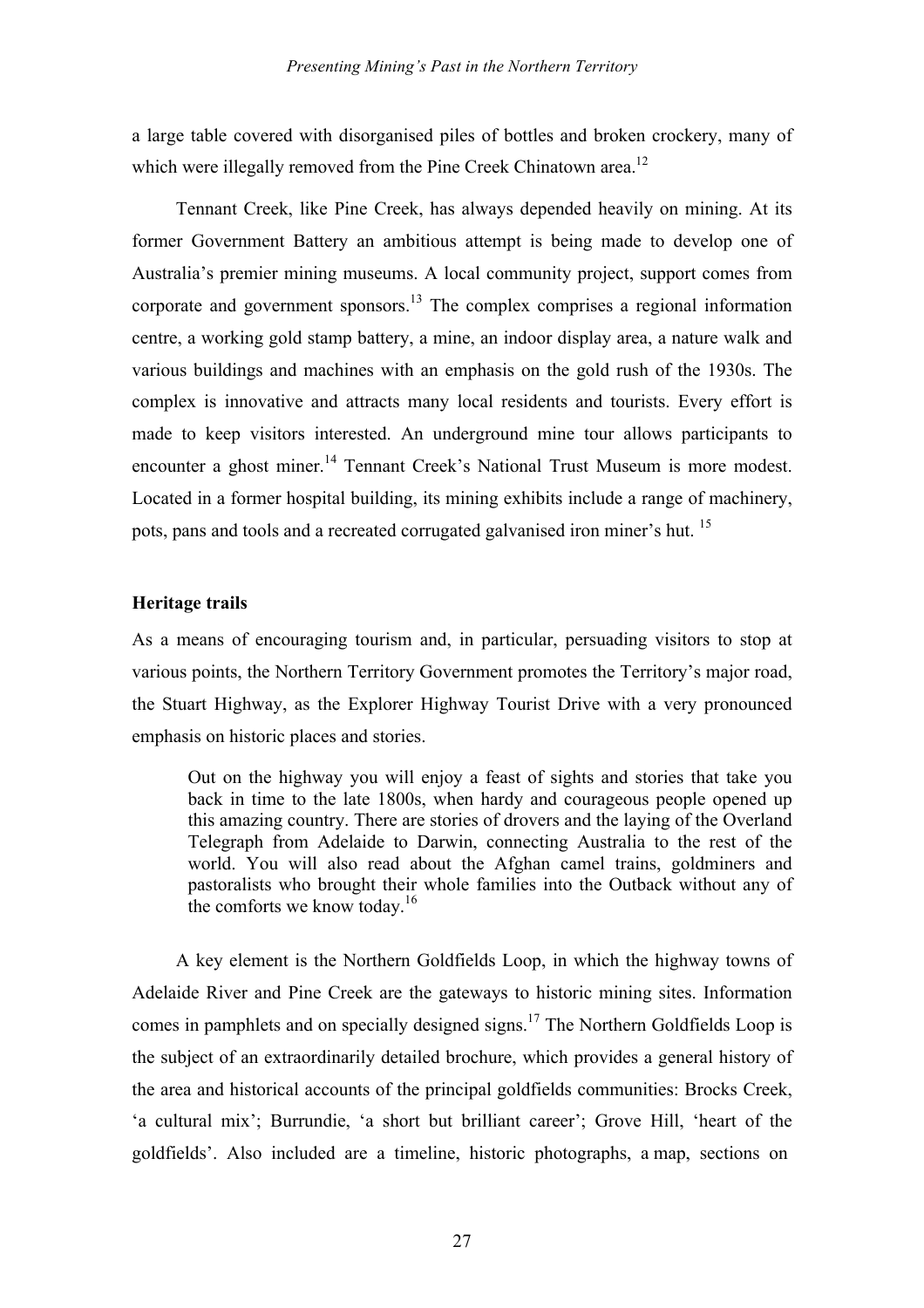#### *David Carment*

prominent local figures and visitor information. Particular attention is given to the Chinese. The Loop, according to the brochure, 'is a journey through time – through an area as rich in cultural history as it is in mineral wealth'.18

Just as important as museums in promoting mining history in Pine Creek and Tennant Creek are special routes designed for drivers and walkers. A promotional brochure describes Pine Creek as 'the only original mining town remaining in the Top End from the gold rush days of the  $1870s^{19}$  To a greater extent than other Territory communities, nineteenth and early twentieth century buildings are conspicuous in the town's cultural landscape. The Pine Creek Discovery Trail includes many of these buildings, each of which is carefully described in an interpretive sign and a brochure. An example is the nineteenth century Playford Club Hotel.<sup>20</sup> Tennant Creek promotes itself as 'the golden heart' where prospectors 'still succumb to gold fever and adventures are still possible'.<sup>21</sup> A tourist drive there goes to Nobles Nob, once Australia's richest gold mine. The town's heritage walk highlights structures of the 1930s associated with the gold rush era, such as the 1936 Australian Inland Mission building which provided welfare services to miners and their families.<sup>22</sup>

## **Presenting whose past?**

Strategies that use the evidence of mining to highlight carefully selected aspects of the Northern Territory's past are obviously based on the need to attract visitors. In the late 1990s the Territory received more than a million visitors each year, three quarters of whom were on holiday.<sup>23</sup> In 1997 almost a third of visitors surveyed described their main activity as seeing historical locations.<sup>24</sup> In some parts of the Territory the presentation of mining history is of much greater economic significance than mining itself.

The types of mining history to which these visitors are exposed, however, are quite narrow. Interpretation techniques, even down to the replica miners' huts, are remarkably alike even although Arltunga, Pine Creek and Tennant Creek had rather different histories. Conflict is evident between conserving historic sites and managing museums about those sites. There is strong emphasis on the romance of gold mining, mining's contribution to economic development and aspects of technology. Little if any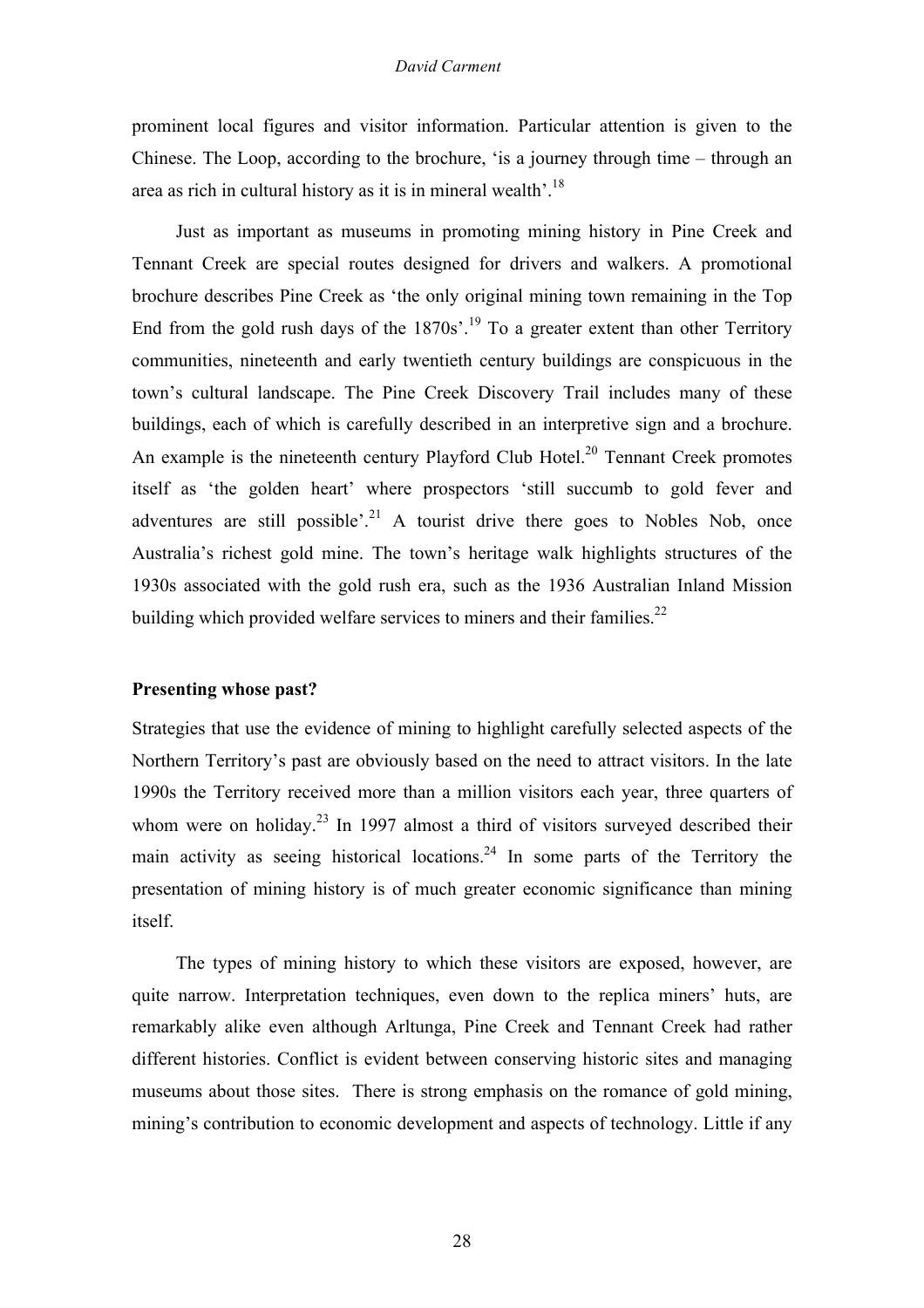attention is given to the mining of important minerals such as copper, tin, silver, lead, mica, bauxite and uranium.

While the standard of interpretation is often high, the overall picture created, almost certainly deliberately in some instances, avoids the considerable conflicts and tensions that pervade much of the Territory's mining history as it is presented in many academic studies.<sup>25</sup> It usually fails, in particular, to reflect the role of Aboriginal people. At Arltunga the interpretation only provides scant attention to the significant role of Aboriginal labour. The dispossession of the Warumungu people to make way for mining at Tennant Creek is a very minor aspect of the interpretation at Battery Hill and in the National Trust Museum. The often highly discriminatory treatment of Chinese miners in the Pine Creek district is frequently ignored in local museums and heritage trails. In 1997 a museum curator in the Northern Territory, Glen Dimond, declared at a Museums Australia conference that she and her fellow curators had 'an obligation to avoid hurting people' and were sometimes under 'huge pressure' to keep their stories 'sweet and friendly'.<sup>26</sup> In her own case, she was concerned not to offend Territory Chinese people who did not wish to acknowledge extensive anti-Chinese persecution in the past but curators in the Territory have sometimes completely avoided references to other inter-racial conflicts.<sup>27</sup> At the national level, one of Australia's most prominent curators, Margaret Anderson, noted as early as 1991 that museum historians in Australia faced considerable opposition in their attempts to present critical exhibitions.<sup>28</sup> Critical history is clearly not prominent in the representations of Territory mining I have discussed here.

As mentioned earlier, there has been powerful political encouragement of the notion that the Northern Territory is a frontier for all Australians, a place where history presents Australia as it would wish to be seen. This reflects, as the historian Mickey Dewar points out, the 'expression of nostalgia for a simpler life where the "real Australia" existed out in the Never Never'.<sup>29</sup> Residents in and visitors to the Territory interested in experiencing the cultural heritage of mining very frequently encounter such notions, which are much more influential than those found in academic publications.

 $\overline{a}$